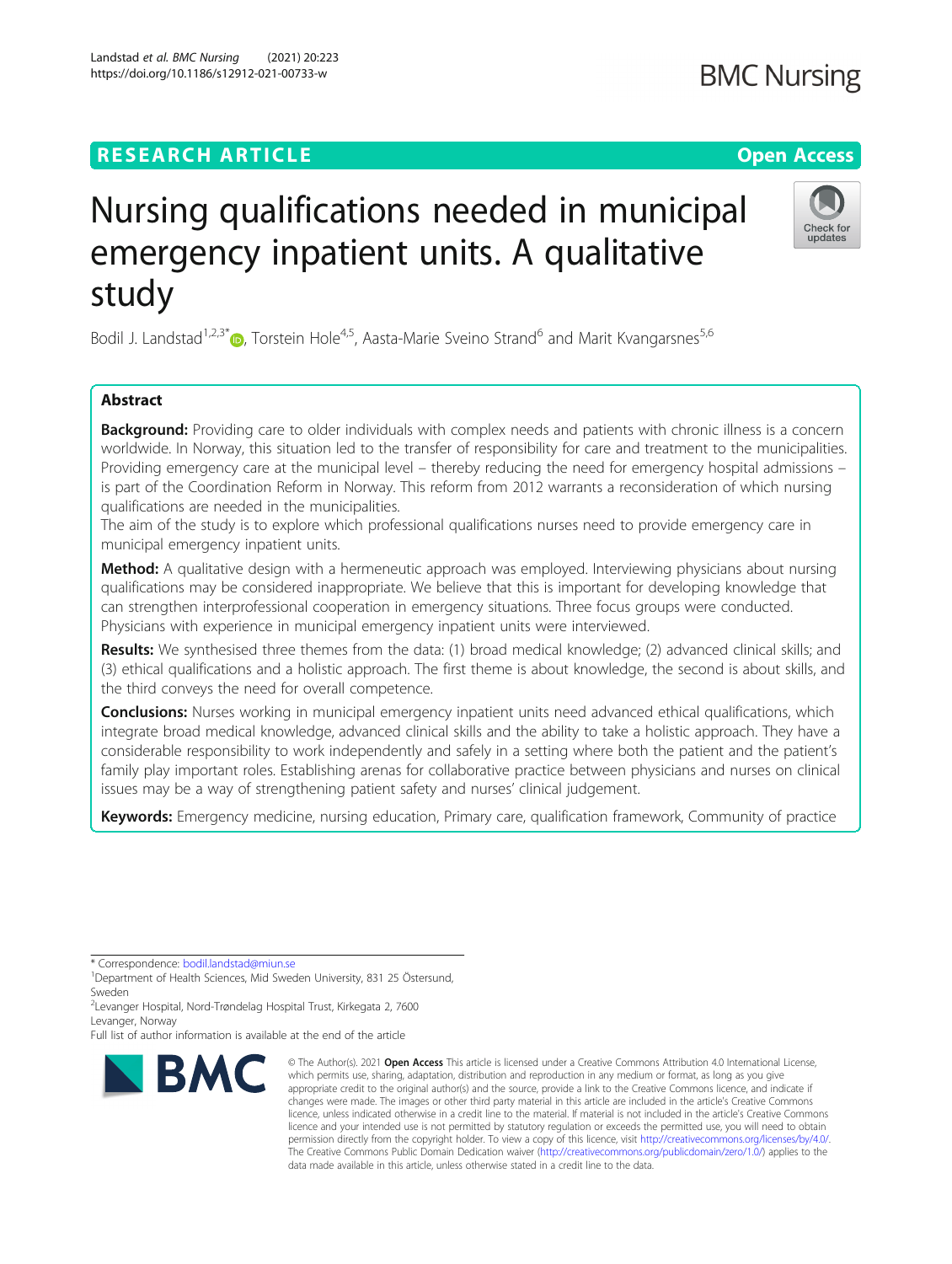#### Background

The growing number of elderly individuals with complex needs and chronic illness is a major challenge to the health sector internationally [\[3](#page-7-0), [13](#page-7-0), [23](#page-7-0), [31\]](#page-7-0). This situation has led to a transfer of responsibility from the specialist healthcare sector to the primary healthcare sector. In Norway, the Coordination Reform was implemented in 2012. This reform entails a range of legal, financial, professional and organizational policies [\[10](#page-7-0)]. One of the tasks in the reform was transferring some of the responsibility for emergency care to the municipalities, as de-scribed in the Health and Care Services Act [\[15\]](#page-7-0).

These new responsibilities increase the demand for qualified healthcare professionals in municipalities. Providing emergency care at the municipal level requires advanced or master's level qualifications [[16](#page-7-0)]. Admission to a local emergency unit is intended to reduce the need for hospital admissions, and may be considered for a variety of conditions, such as exacerbations of chronic obstructive pulmonary disease or heart failure, or acute conditions like pneumonia or urinary tract infections [[14](#page-7-0)]. The target patient group consists of selected patients with known somatic illnesses, in urgent need of health services. Hospitalization duration is usually less than 4 days. However, a municipal emergency unit demands a strengthening of nursing qualifications and the establishment of new forms of inter-professional collaboration, and continuous nursing attendance [\[14\]](#page-7-0). From 2017 the municipalities are also responsible for patients with mental illnesses and substance abuse problems [[14](#page-7-0)].

The aim of this study was to explore which professional qualifications nurses need to provide emergency care in Norwegian municipal emergency inpatient units.

A recent Norwegian study exploring the collaborative practices in municipal emergency inpatient units [\[20\]](#page-7-0) found that close collaboration between professions was regarded by health personnel as necessary for the development of these services. Physicians are responsible for the medical treatment and play a key role in the way the unit is organized and used. Hence, it would be of interest to identify the nursing qualifications that experienced physicians consider relevant for work in municipal emergency units. The terms competence and qualification are often used synonymously, and therefore, both terms will be used.

The relationship between nursing competence in municipal health services and expected competence in Norwegian policy documents was examined in a previous study [\[4](#page-7-0)], and several discrepancies were identified. The study showed that nurses are expected to possess a wide range of competencies, and that many nurses did not possess the advanced level of competence that was expected according to policy documents. Close collaboration between physicians and nurses has been found as crucial for ensuring patient safety. Research has shown

that trust among professional groups is considered a prerequisite for quality care [\[16,](#page-7-0) [28\]](#page-7-0). Professional environmental culture, supportive leadership and systemic factors seemed to be crucial to success [\[28](#page-7-0)].

The term *qualification* has important contextual aspects, which are emphasized in the research literature [\[3](#page-7-0), [26\]](#page-7-0). To develop contextual qualifications, nurses need to have insight into what it takes to acquire expertise in the field. This means that in addition to field knowledge, professionals must also understand the historical and social conditions underpinning their work. Ethical considerations should be an integral part of this understanding [[26\]](#page-7-0). Sullivan [\[26](#page-7-0)] called attention to the importance of acquiring not only analytical competence and skills, but also an overall general competence. This kind of overall competence can be seen as a kind of practical wisdom or habitus. Sullivan described it as 'the embodied sense of expert judgement that can do justice to the full range of the profession's complexity' (p. 254). The importance for nurses to possess an overall qualification, which includes ethical considerations, is highlighted in the literature  $[3, 21]$  $[3, 21]$  $[3, 21]$  $[3, 21]$ . According to Martinsen  $[21]$  and Benner [[3\]](#page-7-0), only in this way will nurses be able to integrate diverse forms of knowledge, and thereby provide personoriented professional care. Our study sheds light on the qualifications that Norwegian physicians consider important for nurses to possess in order to meet the complex requirements in municipal emergency inpatient units.

The definition of the term competence varies, and is problematic [\[8](#page-7-0), [25,](#page-7-0) [29](#page-7-0)]. Testing competence arose as an alternative to testing intelligence in jobs for which a high level of intelligence was not deemed necessary [\[29](#page-7-0)]. Competence, as originally conceived, was intended to describe a low level of ability – and consequently, may be an inappropriate term to use with regard to nursing education. In this study, we instead use the term professional qualification to more fully describe the complexity of the phenomena studied.

In accordance with the European Qualifications Framework (EQF [\[9](#page-7-0)];), we have in this study divided professional qualifications into knowledge, skills and general competencies. Knowledge is understanding of theories, facts, principles and procedures in subject areas and/or occupations. Skills are the ability to utilize knowledge to solve problems or tasks, and they include cognitive, practical, creative and communicative skills. General competence is the ability to utilize knowledge and skills in an independent manner in different situations and to show cooperativeness, responsibility and the ability to think critically. This study will provide important insight into what knowledge, skills and general competencies that are expected from nurses in emergency care in municipal emergency inpatient units. This is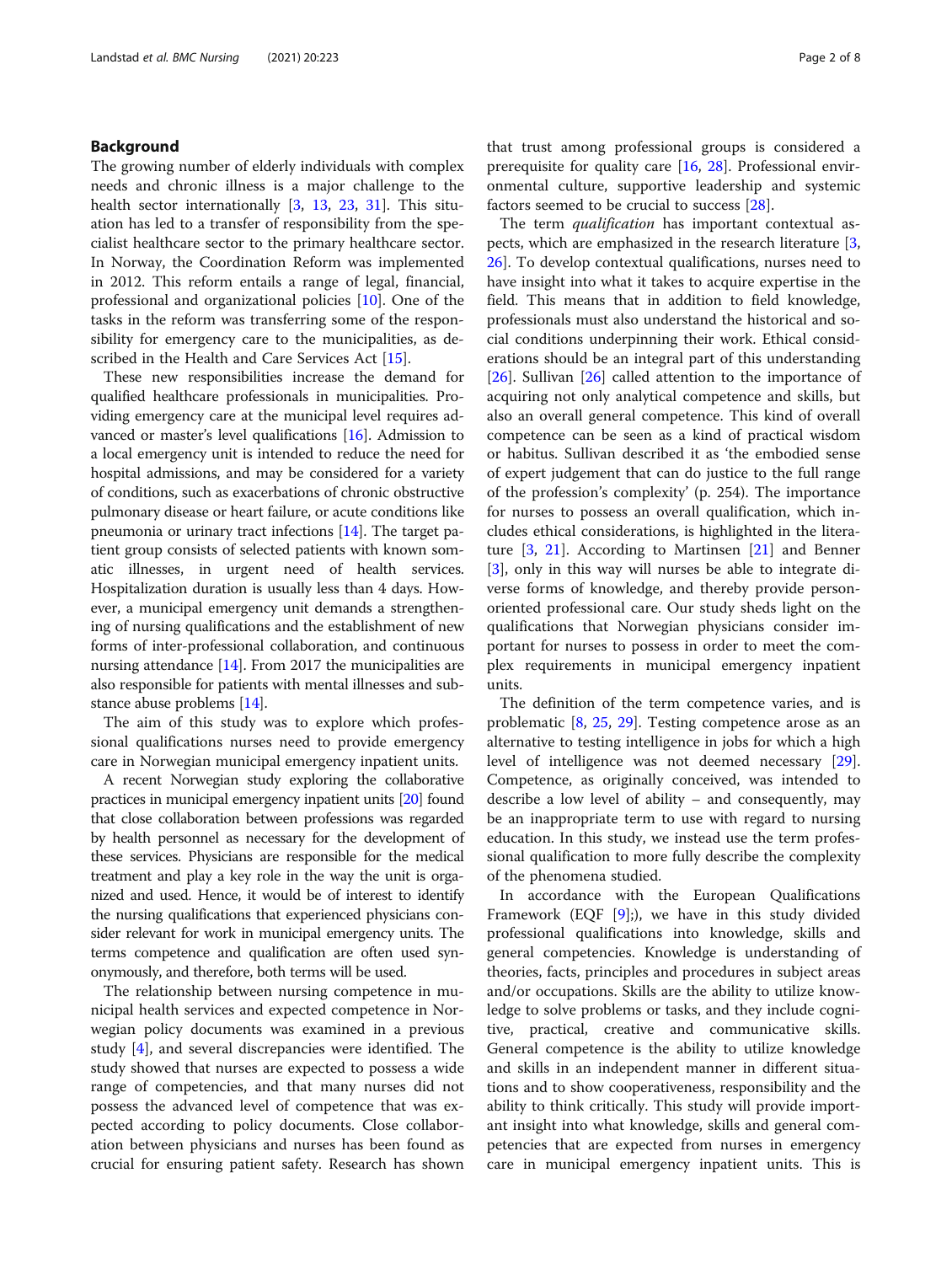poorly described in existing guidelines and earlier research.

#### **Methods**

#### Research design

A qualitative design with a hermeneutic approach was employed [\[12](#page-7-0), [17](#page-7-0)]. Taking a hermeneutic approach implies that the text is interpreted with reference to a historical and cultural context. Understanding is developed through interaction and a participatory, dialogic process, which involves interacting with topics considered alien and revealing prejudices, subjectivity, biases and preconceptions [[17\]](#page-7-0). Empathy is an important aspect of interpreting texts.

#### Participants and research context

Interviewing physicians about nursing qualifications may be seen inappropriate. We believe it is highly important for developing knowledge that can strengthen interprofessional cooperation in acute situations. Purposive sampling was conducted [\[24](#page-7-0)]. The inclusion criteria were physician education and experience with working in a Norwegian municipal emergency inpatient unit. Five men and five women were included in this study. Because we wanted to include physicians who had experience with different ways of organizing municipal emergency inpatient units, physicians from two small towns in Mid-Norway and physicians from seven rural municipalities were invited to take part in the study. The physicians from the two towns shared the same organizational model and cooperated with neighbouring municipalities in organizing their units. The physicians from the rural municipalities worked in emergency units that were set up in local nursing homes.

Three focus groups [[19\]](#page-7-0) were conducted with physicians working in emergency inpatient units. The physicians collaborate closely with the nurses and have the medical responsibility in these units. Focus groups were chosen because we wanted to explore physicians' experiences of nursing qualifications needed in providing care and treatment in municipal emergency inpatient units. Knowledge of physician's expectations on nursing qualifications are important for developing safety in these health services and to strengthen the interprofessional cooperation. Focus groups stimulated the physicians to discuss experiences in a dynamic interaction that provided insight into a new area of work in the municipal health services.

Two of the groups had three participants, and one group had four participants. Their experience as physicians in local health services ranged from two to 40 years. Five physicians had completed their Norwegian specialization for general practitioners (GPs). This specialization requires 4 years of full-time work at a

doctor's office as a GP. There is also an option to complete part of the specialization at a nursing home or a municipal emergency inpatient unit. In addition, these physicians must work at a hospital for 1 year, complete several weeks of different courses and participate in discussion groups for colleagues. The other physicians were physicians without the GP-specialization. See Table 1 for further details.

The interviews were conducted in municipal institutions, in rooms sheltered from interruptions. The moderator was a researcher and physician with experience in conducting focus groups. One or two researchers assisted during the interviews and took notes related to interactions in the groups [\[19](#page-7-0), [30\]](#page-7-0). The physicians were asked open ended questions about which nursing qualifications they considered important for nurses to have when working in municipal inpatient units. An interview guide based on the European Qualification Framework (EQF) and the research question was applied. The interview guide developed for this study is provided as Additional File 1.

The physicians spoke about their experiences and their expectations concerning nursing qualifications in the unit. The atmosphere of the focus group interviews was supportive and pleasant, with informants providing rich and clear answers, interacting positively and stimulating each other to share their insights. At the end of the focus group interviews, the researcher who assisted summarized the discussions, and the participants had the opportunity to supplement or correct the summary. The

|  |  | Table 1 Demographic data |  |
|--|--|--------------------------|--|
|--|--|--------------------------|--|

| Demographic data                                  | Participants ( $N = 10$ )               |  |
|---------------------------------------------------|-----------------------------------------|--|
| Gender                                            |                                         |  |
| Men                                               | 5                                       |  |
| Women                                             | 5                                       |  |
| <b>Education</b>                                  |                                         |  |
| Approved specialists in General<br>Practice (GPs) | 5                                       |  |
| Physicians with or without other<br>specialities  | 5                                       |  |
| <b>Experience in primary care (years)</b>         |                                         |  |
| $1 - 5$                                           | 2                                       |  |
| $6 - 10$                                          | $\Omega$                                |  |
| $11 - 15$                                         | 3                                       |  |
| $16 - 21$                                         | 1                                       |  |
| > 21                                              | $\overline{4}$                          |  |
| Area                                              |                                         |  |
| Rural                                             | Focus group $1 = 3$ physicians          |  |
| Urban                                             | Focus group 2 and $3 = 7$<br>physicians |  |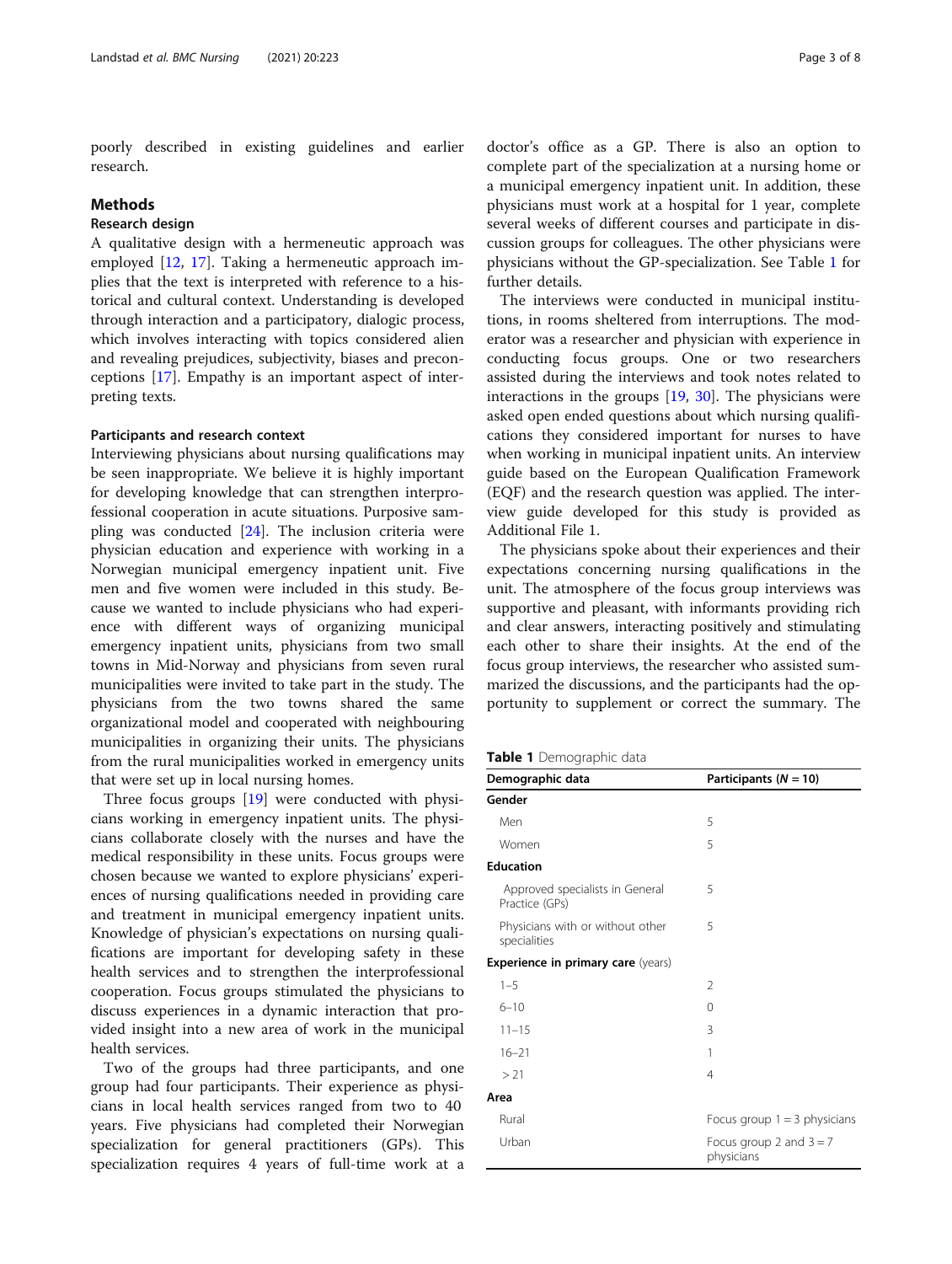interviews lasted from 60 to 90 min, and they were audio recorded and shortly thereafter transcribed. We considered the data to be saturated when no new information emerged from the interviews. We stopped collecting data when all the themes were saturated [\[24\]](#page-7-0).

The authors of this article held different positions in relation to the field and had different professional working positions. The interviews were transcribed verbatim (approximately 70 pages in total). Both the transcriptions and the notes taken during the interviews were applied in interpreting the data. The historical and social context of the Coordination Reform constituted an important context during interpretation [\[30](#page-7-0)].

In adherence to the EQF, data coding was done according to the three different categories of qualification: knowledge, skills and overall competencies. The data sometimes contained elements from more than one category, and hence, could be coded into different groups. Forthcoming patterns in each group were analysed, and subthemes were synthesized into three main themes expressing the essence of the findings.

The analysis was inspired by two hermeneutic circles: the one between the whole and the parts and the one between preunderstanding and understanding. This refers to that understanding of a text as a whole is based on the understanding of each individual part. The interpretation then becomes a process that oscillates between parts and the overall context. Gadamer [[12\]](#page-7-0) emphasises the importance of prejudice for understanding. Prejudice is part of the human horizon of understanding and is as such an important gateway to interpretation and understanding. Separating valid prejudices from invalid ones is a challenge. This was tested in dialogue with knowledge about nursing qualifications that were needed before the Coordination Reform (2012). The interpreter's preunderstanding was tested with the help of time intervals, consequently, it was changed and adjusted in the light of new experiences [[12](#page-7-0)]. We also included an understanding of our own historicity.

Subthemes evolved from the text and were abstracted into three main themes [[11\]](#page-7-0), expressing the type of knowledge, skills and overall competences nurses need in municipal emergency inpatient units. The findings challenged our preunderstanding, and a new insight was developed.

#### Results

Ten physicians working in municipal emergency inpatient units in both urban and rural areas of Mid-Norway expressed their understanding of the qualifications that nurses need to meet the complex demands of working in municipal emergency inpatient units. Our interpretation shows that nurses need advanced clinical qualifications. We synthesized our findings into three

themes: (1) broad medical knowledge; (2) advanced clinical skills; and (3) ethical qualifications and a holistic approach. The first theme is about knowledge, the second is about skills, and the third conveys the need for overall competence.

#### Broad medical knowledge

The physicians were concise in their assessment of what nurses should know. An experienced physician said the following:

'I would like them to be skilled in managing respiratory problems, heart failure, cardiac arrest, COPD [chronic obstructive pulmonary disease], and indications for and administration of oxygen treatment.' (Focus group 1, physician 3)

Another emphasized that nurses should be able to work in a systematic way. Nurses' ability to communicate precisely was also emphasized, and linked to their medical knowledge. The informants noted the importance for those working in an emergency inpatient unit to have broad knowledge of chronic illnesses and acute conditions. The physicians expressed that patients who are admitted to the hospital based on one diagnosis, are often discovered to have complex conditions requiring multiple interventions. In addition, the physicians underscored the importance of knowing and accepting one's own limitations.

Knowledge of and skills in performing common diagnostic tests were emphasized as essential. For example, one physician stated: 'We need nurses who can take an electrocardiogram, perform a urine analysis and take a CRP [C-reactive protein], haemoglobin, and other tests that we need in order to follow up the patient'. This topic was highlighted in all of the groups.

In addition, the physicians underlined the fact that patients in emergency inpatient units often were using many medications. Evaluating the patients' medication lists was therefore considered important and required health-personnel to be knowledgeable in pharmacology.

The importance of nutrition was highlighted. Patients' nutritional situations should be assessed. One of the most experienced physicians said that she routinely administered a nutrition screening of every patient who was admitted to the emergency inpatient unit. She had experienced that nutrition screening seldom was conducted in specialist healthcare services.

#### Advanced clinical skills

Skills in systematic observation and clinical examination were considered important. According to the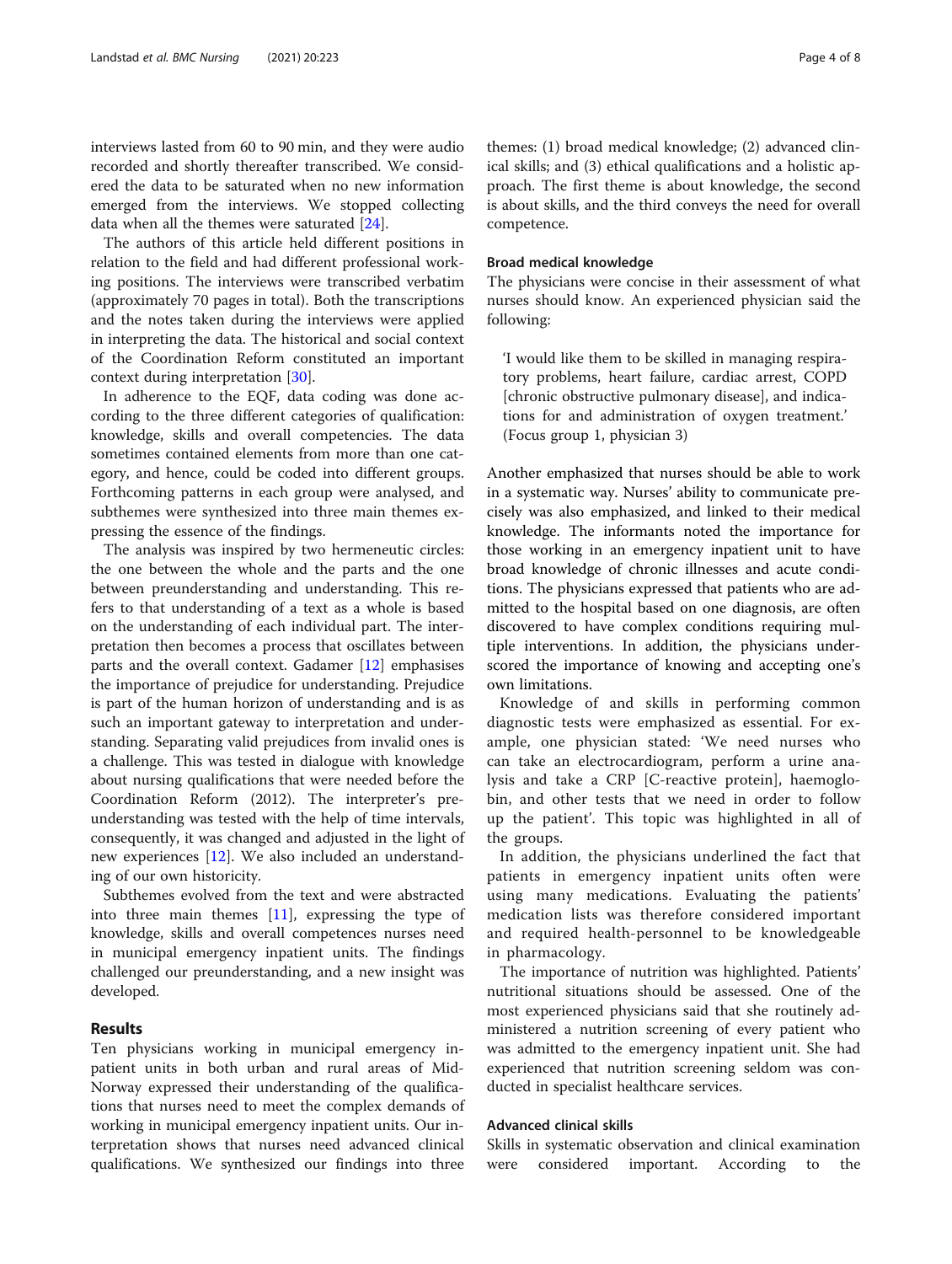informants, nurses should be able to detect and identify changes in patients' conditions. One physician described a typical situation encountered in a municipal emergency inpatient unit as follows:

'It often looks like a simple problem, but then it develops, and you are dependent on nurses who can identify changes in patients' conditions and tell when a physician should be called' (Focus group 2, phycician1).

The informants noted the importance of extensive training in systematic observation and diagnostic work. One of the physicians said the following about this cooperation: 'When someone comes in with pneumonia, we have a list showing which tests should be administered, possible supplemental tests, and what is to be done the next morning' (Focus group 3, phycician1). Another physician expanded on this, describing the situation as follows:

'We have a standardized form showing what tests and measurements should be administered by a nurse. From 1600 hours onwards, there will be no physician to consult in the unit. Then, we have a form with scoring on blood pressure, heart rate, respiration frequency, oxygen saturation and things like that, and in this way, we may detect a possible sepsis' (Focus group 3, physician 3).

Nurses' ability to report test results and observations precisely to physicians was considered to be of paramount importance. The informants clearly stated that without trust in this matter, it would be difficult to function as a physician. However, they also reported that there was high variability in knowledge and competence among nurses in this respect.

Due to nurses' responsibility for administration of medical treatment, the physicians also cited procedures such as intravenous cannulation and giving intravenous infusions as important skills for nurses working in municipal emergency inpatient units. One of the most experienced physicians noted that administering medical treatment required more than medical competence:

'The most important [thing] is that they feel confident, that they have life experiences that enable them to stand and work in the treatment situation. This is not primarily a medical competence but a human one – not fearing everything that can possibly go wrong but doing what can possibly be done' (Focus group 2, physician 1).

Communication was emphasized as an essential skill. This included both the ability and willingness of nurses to communicate with colleagues, patients and next of kin, and the ability to communicate clearly while involved in teamwork. A positive attitude towards cooperating with other professions and specialist healthcare services was crucial: 'We are all part of a team' (Focus group 1, physician 2).

#### Ethical qualifications and a holistic approach

Being confident when dealing with critical and unstable patient situations was highlighted as important. The interviewees used the expression 'a level head' to describe this trait (Focus group 3, physician 2).

This expression was used to characterize nurses who remain composed in acute situations and who calmly and efficiently do what is necessary to provide person-centred care. The physicians said that this requires a kind of competence which cannot be taught at universities or university colleges, but is developed through participating in a community of learning and practice.

Having experienced nurses in municipal emergency inpatient units was considered to be of central importance. The interviewed physicians emphasized the importance of continuous learning for nurses working in emergency inpatient units. They suggested visiting hospitals as a way of doing this, however, this had not been implemented in any systematic way.

The physicians valued nurses with positive attitudes towards dealing with professional challenges and developing their own qualifications. At the same time, they conveyed that treatment at the local community level implies that one is more interested in the patient than in this person's diagnosis. A holistic understanding and advanced ethical qualifications were highlighted. The ability to communicate in a compassionate way with patients and their next of kin about illness and possible death was considered important. Engaging in these kinds of conversations was considered an important aspect in providing treatment and care in accordance with patient preferences. Another important theme highlighted by the informants was the importance of helping patients and their next of kin to understand that hospitalization in an emergency inpatient unit could only be temporary. Health personnel should therefore explain the patient pathway for patients and next of kin.

The interviewed physicians expressed that many patients have multiple diagnoses, which often require physicians and nurses to engage in complex decision making. Inter-professional cooperation and good teamwork, as well as the ability to prioritize and make overall considerations about the best solution for the individual patient, were judged as important. The informants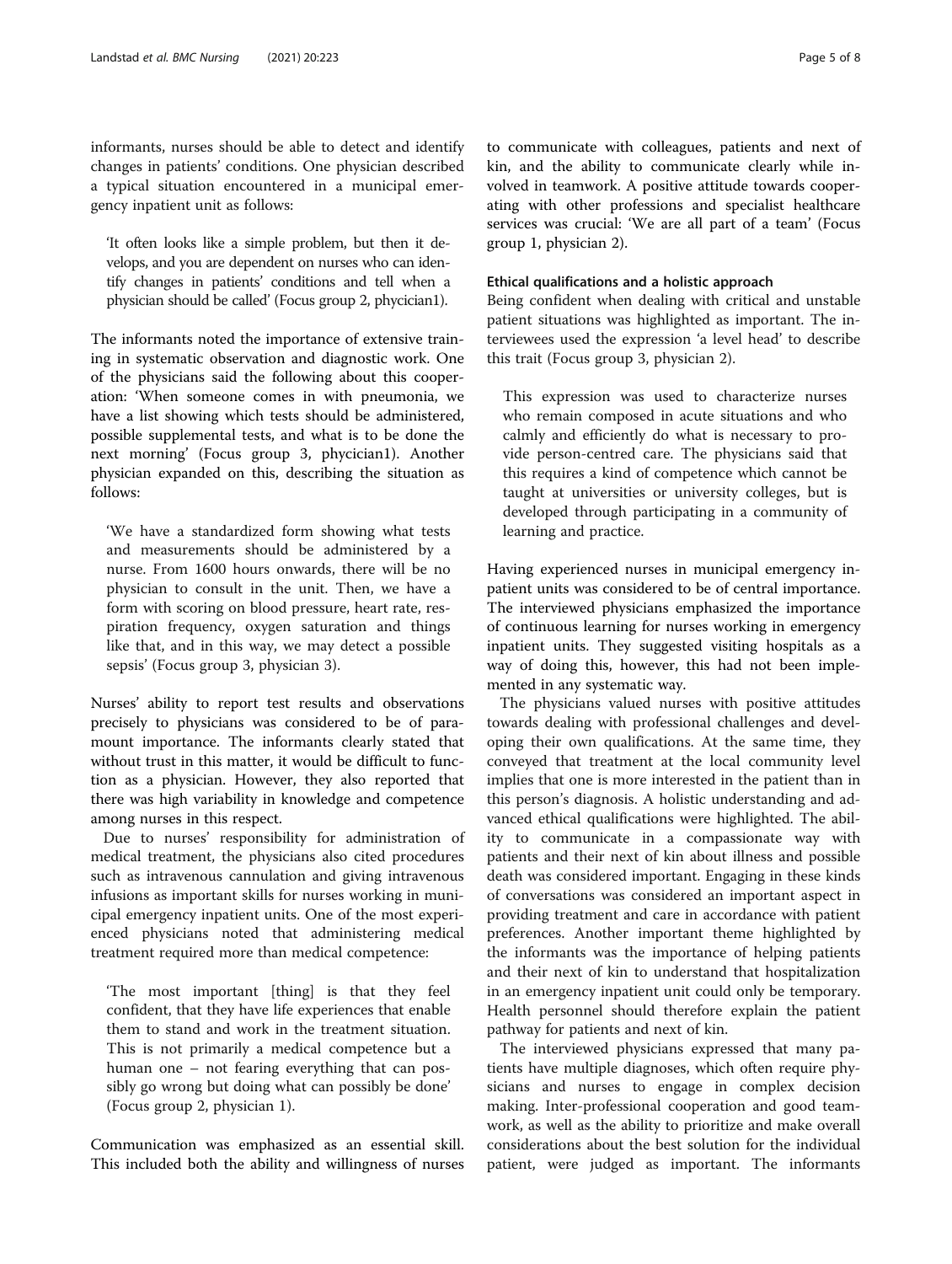asserted that working at a local community level often meant that the whole family was 'under treatment'. Adopting a family perspective in care and treatment was considered essential in local community health services.

#### **Discussion**

The increased responsibility of nurses in advanced medical treatment in primary care settings represents a new development internationally, and may require development of new patterns of inter-professional collaboration. According to the interviewed physicians, nurses were responsible for managing the treatment prescribed by physicians, and their qualification in this area was an essential element in the provision of quality services. Our analyses revealed that broad medical knowledge, advanced clinical skills, ethical qualification and a holistic approach are considered important nursing qualifications for providing care in municipal emergency inpatient units. The ability to make overall assessments of situations and adopting a family perspective in care and treatment was considered essential.

The interviewed physicians highlighted the importance of broad medical knowledge when working in local emergency units, as patients often have multiple diagnoses and complex conditions. This need is also highlighted in Norwegian national policy documents (Helse- og omsorgsdepartementet, 2015), and is substantiated by research [[4,](#page-7-0) [16,](#page-7-0) [28\]](#page-7-0). An increased demand for nurses with skills in managing a more diverse, complex and acutely vulnerable patient population is also described globally [[7\]](#page-7-0). This demand has led to the creation of advanced practice positions for nurses. Core competencies in advanced practice nursing include clinical care, collaboration, coaching and guidance, leadership and ethical decision-making [[6\]](#page-7-0).

In the present study, the importance of nurses' clinical competence and experience was especially highlighted. Transferring advanced treatment to local community health services increases the demand for advanced clinical skills in this setting. A tremendous shift of responsibility from physicians to nurses in all healthcare settings has occurred over the past 60 years [[3\]](#page-7-0). Benner [\[3](#page-7-0)] stated that the early identification of changes in patients' physical conditions in acute and long-term care facilities is crucial to the safety and well-being of vulnerable patients. This finding is supported by the assessments made by the physicians in the present study. Consequently, sound clinical judgement, the ability to manage treatment, and to precisely and systematically report the patients' condition to the responsible physician were highlighted by the physicians as important qualifications for nurses to have to ensure patient safety.

Several physicians emphasized the need for screening tools to identify nutritional risk in patients admitted to local emergency units. A Norwegian study identified several obstacles preventing the use of screening tools for nutrition in hospitals [[18\]](#page-7-0). These included poorly defined roles, poor leadership involvement and inadequate nutritional knowledge. Factors that facilitated the use of such tools were good documentation systems, coding for undernutrition and physicians' commitment to and request for nutrition-related data. The study concluded that nutrition treatment should be aligned with other types of treatment. Defined roles and responsibilities with respect to nutritional screening also seem to be lacking in municipal emergency units.

Other forms of qualifications than those identified in the present study have also been advocated  $[21]$  $[21]$  $[21]$ . Martinsen [\[21](#page-7-0)] envisioned a more humanistic approach as a necessary supplement to evidence-based practice in care. Martinsen [[21\]](#page-7-0) noted the meaning of language in understanding patients and the way they are seen. A standardized practice can block patients' narratives and prevent alternative understandings of the patient's care. The interviewed physicians expressed that they wanted nurses with 'life experience'. This might be what Martinsen [\[21](#page-7-0)] highlighted as an ethical dimension of caregiving. She expresses that this always should be present in the interaction with a patient and their family care givers. To support this kind of thinking, health personnel, patients and next of kin together should discuss to identify the best choices from the perspective of the patient. From an educational perspective, preparing nurses to interact with patients in vulnerable phases of illness and life situations requires the inclusion of various forms of knowledge. White Paper 26 (Helse- og omsorgsdepartementet, 2015) on primary healthcare services in Norway called attention to the need for advanced clinical nurses with a master's level of education and with broad qualifications, which enable them to address the complex situations that arise in local health practice. In this study, the interviewed physicians emphasized the importance of nursing qualifications that cannot be taught at the university. Benner's [\[2\]](#page-7-0) description of the qualification process from novice to expert sheds light on learning in practice. Novice nurses learn context-free rules and theories that are functional in their daily practice. Advanced beginners understand the patient situation better, but are still dependent on procedures and need assistance in clinical work. Competent nurses are those who have worked with certain types of patient situations for 2-3 years, and consequently understand their work in a larger context. These nurses can prioritize on the basis of this analytical competence. During the next stage, nurses develop a more general understanding, which enables them to see various patient situations from different perspectives. Nurses with this level of understanding are better able to detect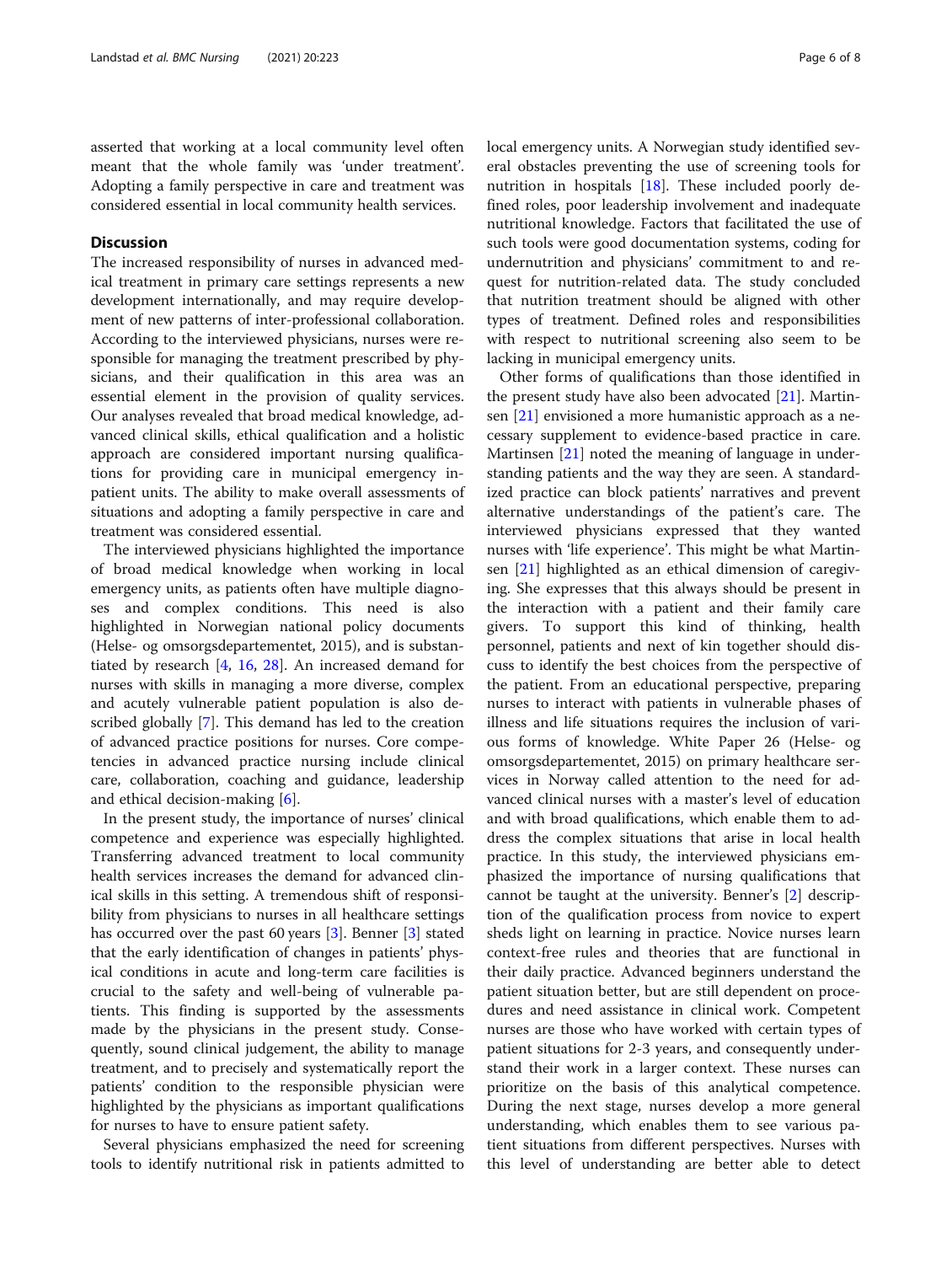changes in a patient situation at an early stage. Expert nurses are those who are able to work almost intuitively from a deep general assessment of the situation.

According to Benner [[2\]](#page-7-0), the journey from novice to expert involves three types of change: (a) a change from the use of abstract principles to the use of concrete experiences, (b) a change from a fragmented understanding of a situation to a more general understanding and (c) a change from observation to participation. Benner's [[2\]](#page-7-0) model of the learning process illustrates that it takes time to develop expert competence in local emergency units.

This study shows that nurses in municipal emergency inpatient units need to have advanced qualifications. Sullivan [\[26](#page-7-0)] put forward a clear message to educational institutions: the most important task is 'to form practitioners who are aware of what it takes to become competent in their chosen domain and equip them with the reflective capacity and motivation to pursue genuine expertise' (p.253). White Paper 16 [\[22](#page-7-0)], titled 'Quality Culture in Higher Education', highlights the importance of social and emotional qualities, critical thinking, community conscience and self-reflection. Municipal emergency inpatient units place special demands on communicative and cooperative abilities of their health personnel. Nurses must have compassion [[5\]](#page-7-0) and the will to find individual solutions so that they can offer compassionate care to their patients in emergency care.

#### Method discussion

This study was reported in accordance to the Consolidated Criteria for Reporting Qualitative Research Guidelines (COREQ) [[27](#page-7-0)]. These findings should not be generalized [\[24\]](#page-7-0), but it is likely that they can be relevant in other settings where nurses have corresponding responsibilities.

A limitation is that two of the three groups comprised only three physicians. However, these physicians all had long experience and good knowledge about the competence situation in municipalities. Rich data were collected because the physicians showed good insight and engagement in the topic asked.

#### Rigour

The different choices made during the research process are explicitly communicated here to make the research process transparent [\[1](#page-7-0), [24](#page-7-0)]. The EQF was used to ensure that the coding was in accordance with an international understanding of qualifications. Member checking was performed at the end of each focus group interview [\[24](#page-7-0)]. All the authors participated in the data analysis. The first author coded the data and made a first draft, which was sent to the co-authors for comments. The co-authors read all the interviews.

#### Conclusion

The study gives new insight in what nursing qualifications are needed in municipal emergency inpatient units. The findings show that nurses need advanced ethical qualifications which integrate broad medical knowledge, advanced clinical skills and the ability to take a holistic approach. They have a considerable responsibility to work independently and safely in a setting where both the patient and the patient's family play important roles. This requires that nurses have advanced clinical qualifications so that they can contribute to patient safety and quality in health services.

#### Clinical implications

The primary health care sector is increasingly becoming responsible for care and treatment of elderly patients with complex health conditions, warranting a close examination of which nursing qualifications are necessary to fulfil this new role. Nurses working in municipal emergency inpatient units should possess broad medical knowledge, skills in communication and treatment management, and a capacity for continuous learning. User participation and the family perspective are important considerations.

Establishing arenas for collaborative practice between physicians and nurses on clinical issues may be a way of strengthening patient safety and nurses' clinical judgement. Professionals in the education of nurses and physicians should cooperate to prepare their students for new patterns in inter-professional work with respect to the transition of emergency care to municipalities.

#### Abbreviations

COPD: Chronic Obstructive Pulmonary Disease; COREQ: Consolidated Criteria for Reporting Qualitative Research Guidelines; CRP: C-Reactive Protein; EQF: European Qualifications Framework; GP: General Practitioner; WHO: World Health Organisation

#### Supplementary Information

The online version contains supplementary material available at [https://doi.](https://doi.org/10.1186/s12912-021-00733-w) [org/10.1186/s12912-021-00733-w](https://doi.org/10.1186/s12912-021-00733-w).

Additional file 1.

#### Acknowledgements

We would like thank the physicians who participated in sharing their valuable experiences.

#### Authors' contributions

BJL, TH, AMSS and MK cooperated in developing, planning, and designing the study. TH, AMSS and MK conducted the interviews, and AMSS and MK transcribed them verbatim. BJL, TH, AMSS and MK performed the analysis and interpretation and drafted the manuscript. Throughout the research process, BJL, TH, AMSS and MK discussed and revised the manuscript several times. BJL, TH, AMSS and MK read and approved the final manuscript.

#### Funding

Open Access funding provided by Mid Sweden University.